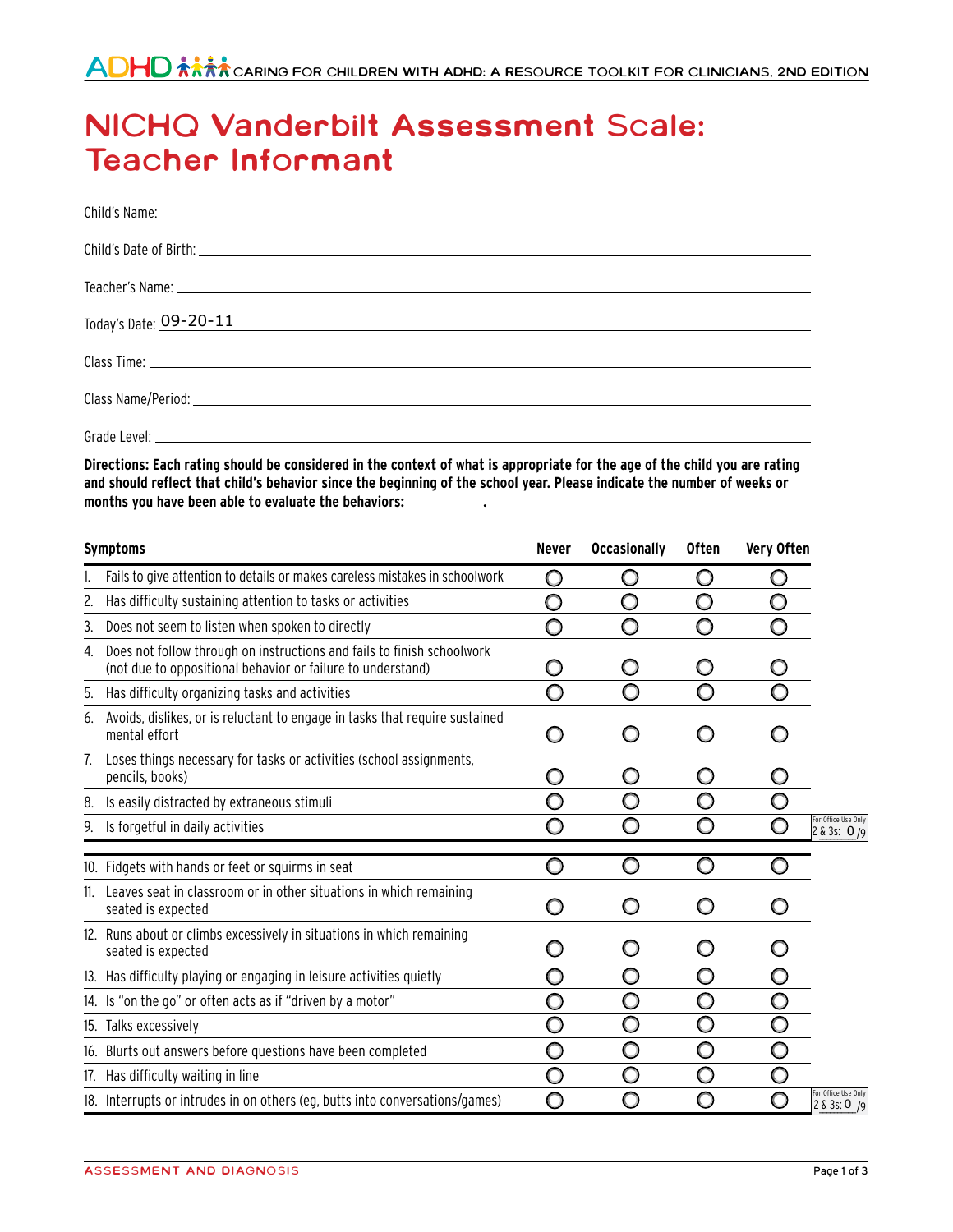## **KRANICHO Vanderbilt Assessment Scale: Teacher Informant**

| Symptoms (continued)                                                             | Never | <b>Occasionally</b> | <b>Often</b> | Very Often |                                      |
|----------------------------------------------------------------------------------|-------|---------------------|--------------|------------|--------------------------------------|
| 19. Loses temper                                                                 |       |                     |              |            |                                      |
| 20. Activity defies or refuses to comply with adults' requests or rules          |       |                     |              |            |                                      |
| 21. Is angry or resentful                                                        |       | O                   |              |            |                                      |
| 22. Is spiteful and vindictive                                                   |       | ∩                   |              |            |                                      |
| 23. Bullies, threatens, or intimidates others                                    |       | ∩                   |              |            |                                      |
| 24. Initiates physical fights                                                    |       | ∩                   |              |            |                                      |
| 25. Lies to obtain goods for favors or to avoid obligations (eg, "cons" others)  | O     | ∩                   |              |            |                                      |
| 26. Is physically cruel to people                                                |       | ∩                   |              |            |                                      |
| 27. Has stolen items of nontrivial value                                         |       |                     |              |            |                                      |
| 28. Deliberately destroys others' property                                       |       |                     |              |            | For Office Use Only<br>2 & 3s: 0/10  |
| 29. Is fearful, anxious, or worried                                              |       |                     |              |            |                                      |
| 30. Is self-conscious or easily embarrassed                                      |       |                     |              |            |                                      |
| 31. Is afraid to try new things for fear of making mistakes                      |       |                     |              |            |                                      |
| 32. Feels worthless or inferior                                                  |       |                     |              |            |                                      |
| 33. Blames self for problems; feels guilty                                       |       |                     |              |            |                                      |
| 34. Feels lonely, unwanted, or unloved; complains that "no one loves him or her" | O     |                     |              |            |                                      |
| 35. Is sad, unhappy, or depressed                                                |       |                     |              |            | For Office Use Only<br>2 & 3s: 0 / 7 |

| <b>Academic Performance</b> | <b>Excellent</b> | Above<br>Average | Average | <b>Somewhat</b><br>of a<br>Problem | <b>Problematic</b> |                                              |
|-----------------------------|------------------|------------------|---------|------------------------------------|--------------------|----------------------------------------------|
| 36. Reading                 |                  |                  |         |                                    |                    |                                              |
| 37. Mathematics             |                  |                  |         |                                    |                    | For Office Use Only<br>0<br>/3<br>l4s:       |
| 38. Written expression      |                  |                  |         |                                    |                    | For Office Use Only<br>/3<br><b>5s:</b><br>0 |

| <b>Classroom Behavioral Performance</b> | <b>Excellent</b> | Above<br>Average | Average | <b>Somewhat</b><br>of a<br><b>Problem</b> | <b>Problematic</b> |                                                     |
|-----------------------------------------|------------------|------------------|---------|-------------------------------------------|--------------------|-----------------------------------------------------|
| 39. Relationship with peers             |                  |                  |         |                                           |                    |                                                     |
| 40. Following directions                |                  |                  |         |                                           |                    |                                                     |
| 41. Disrupting class                    |                  |                  |         |                                           |                    |                                                     |
| 42. Assignment completion               |                  |                  |         |                                           |                    | For Office Use Only<br>$\mathbf{0}$<br>/5<br>4s:    |
| 43. Organizational skills               |                  |                  |         |                                           |                    | For Office Use Only<br>$\Omega$<br>/5<br><b>5s:</b> |

Please return this form to:

Mailing address:

Fax number: